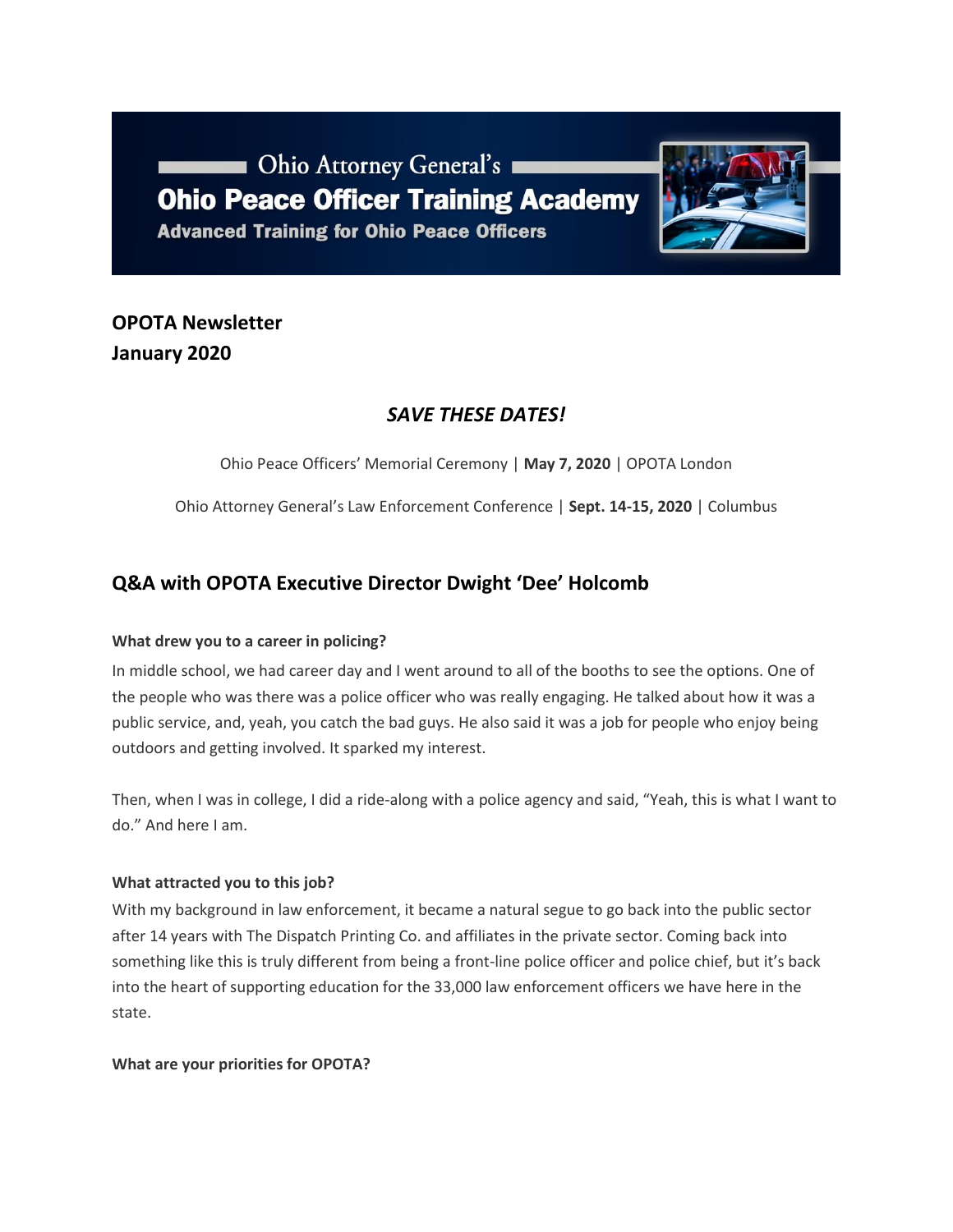I don't have specific goals yet because I want to learn as much as I can and meet with staff and our many partners before setting priorities. But my big goal is to continue to maintain and make OPOTA, and all the training we give here, some of the best in the country.

#### **What do you think of the state of police training in Ohio?**

It's good, but it can always be expanded. We need to be proactive in identifying what the future issues in policing will be. Some things that happen today might seem like a little blip, but we need to be able to recognize, "You know what, that could become something in the future that we need to be concerned with."

It's important to get input from all the partners around the state, whether it's county sheriffs, State Highway Patrol, local municipal police officers. We need to get their input so that we know what kind of training they may need into the future also.

#### **What would you tell people considering going into law enforcement?**

That, despite all of the bad publicity that happens with officers around the country, this is still one of the most noble professions you could do. Certainly, being a law enforcement officer is about catching bad guys, but it's mostly about public service. It's about helping individuals who turn to law enforcement because you represent your community and you're there 24-7. They trust that they can pick up a phone and a police officer will respond to help them in their most critical times. Public service is truly what you're providing in law enforcement.

#### **What do you do when you're not working?**

My family loves boating, and we center all of our vacations in the summer. We spend multiple days every year up at Lake Erie and Cedar Point on the waterfront. And then we take our ski boat to the big lakes down in Kentucky for our annual family vacation. So our vacations are all based around water and boating, and that's pretty much my hobby.

#### **BIO:**

#### **Hometown:** Franklin County

**Family:** married to Peggy for 37 years; three adult children: Amanda, a nurse practitioner in a trauma fellowship at OhioHealth Grant Medical Center; Chad, a BCI special agent in southern Ohio; and Tyler, a mechanical engineer in Kansas City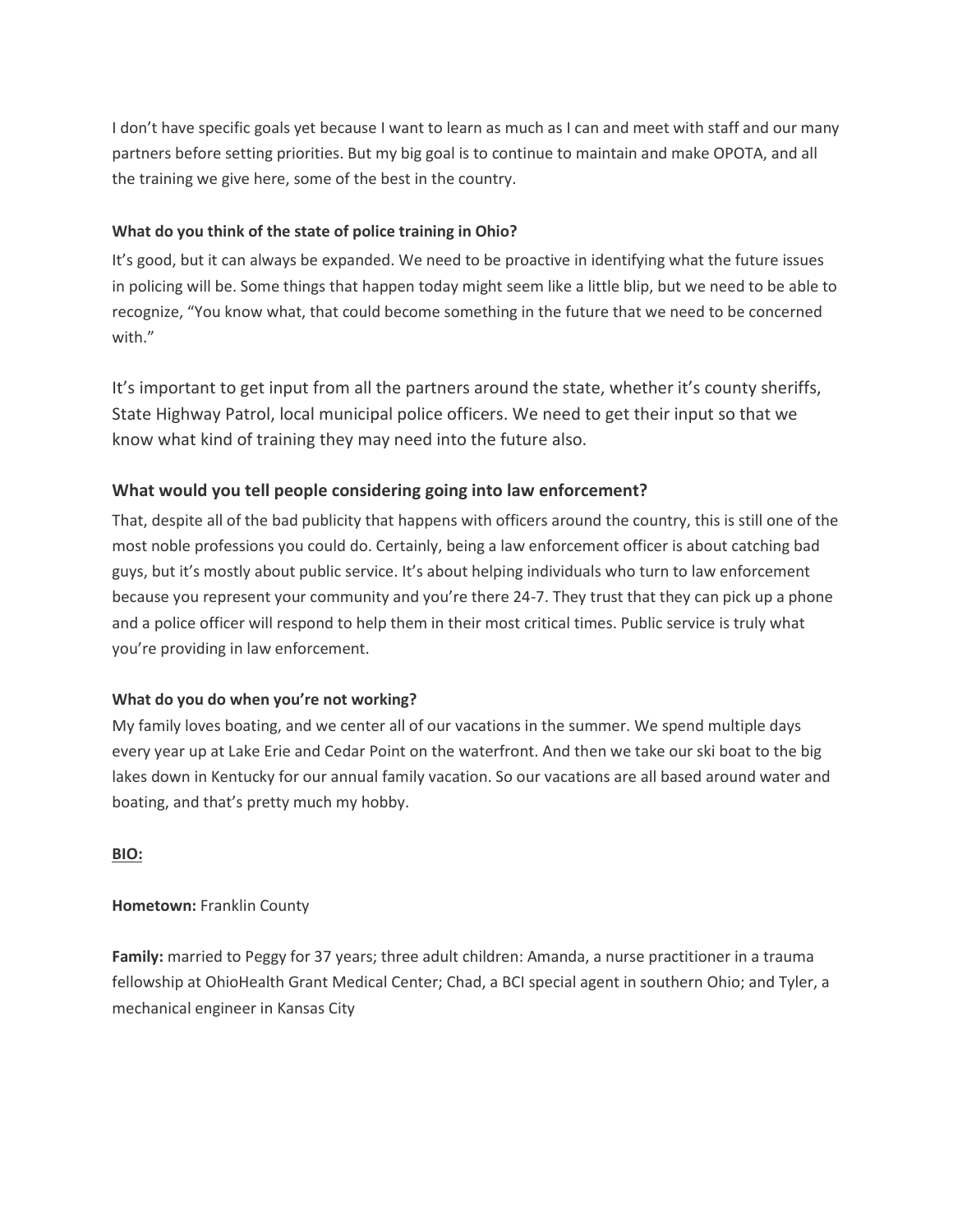**Education:** FBI National Academy (163rd session); Franklin University, graduated summa cum laude with a bachelor's degree in public administration; Police Executive Leadership College; Ohio State Highway Patrol Basic Police Academy (38th session); Columbus State, associate degree in Law

**Previous roles:** The Dispatch Printing Co., vice president of corporate security, 2006-19; Ohio Department of Public Safety Ohio Investigative Unit, executive director, 2005-06; Upper Arlington Division of Police — chief, 1995-2005; sergeant, 1987-95; detective, 1985-87; patrol officer, 1978-85

## **Drone Company Partners with OPOTA to Study Crash Scene Reconstruction**

OPOTA recently partnered with Global Robot and Drone Deployment (GRADD), a Nevada-based company, on a case study examining the benefits of using drones, lasers and 3D models to aid in crash scene reconstruction.

"Working together with Reza Karamooz of GRADD, we were able to capture all the required aerial images, DSLR images and point-to-point laser measurements from the scene in about 30 minutes," said James "Doug" Daniels of OPOTA.

Learn more about the study and its conclusions on [the Ohio Attorney General's website](https://www.ohioattorneygeneral.gov/Files/Law-Enforcement/Ohio-Peace-Officer-Training-Academy/OPOTA-news/White-Paper-on-using-UAS-at-Crash-Scenes.aspx).

## **Schedule a Rescue Task Force Training for Your Department**

Historically, law enforcement, fire and EMS personnel have viewed their roles as self-reliant. Recent acts of violence have forced first responders to realize that targeted attacks do not allow them to act independently. The emergency response community must act as one team to stop the threat and, at the same time, save as many lives as possible.

A Rescue Task Force is a team, or set of teams, that is deployed to provide care for the wounded during an ongoing ballistic or explosive threat. The teams treat, stabilize and remove the wounded under the protection of law enforcement. Rescue Task Force training will provide guidance on establishing a team and the tactics they use.

This is a paradigm shift for many fire and EMS personnel. However, the concept of a Rescue Task Force has been adopted by many agencies in Ohio and endorsed by:

- Ohio Peace Officer Training Academy
- State Board of Emergency Medical, Fire and Transportation Services (EMFTS Board)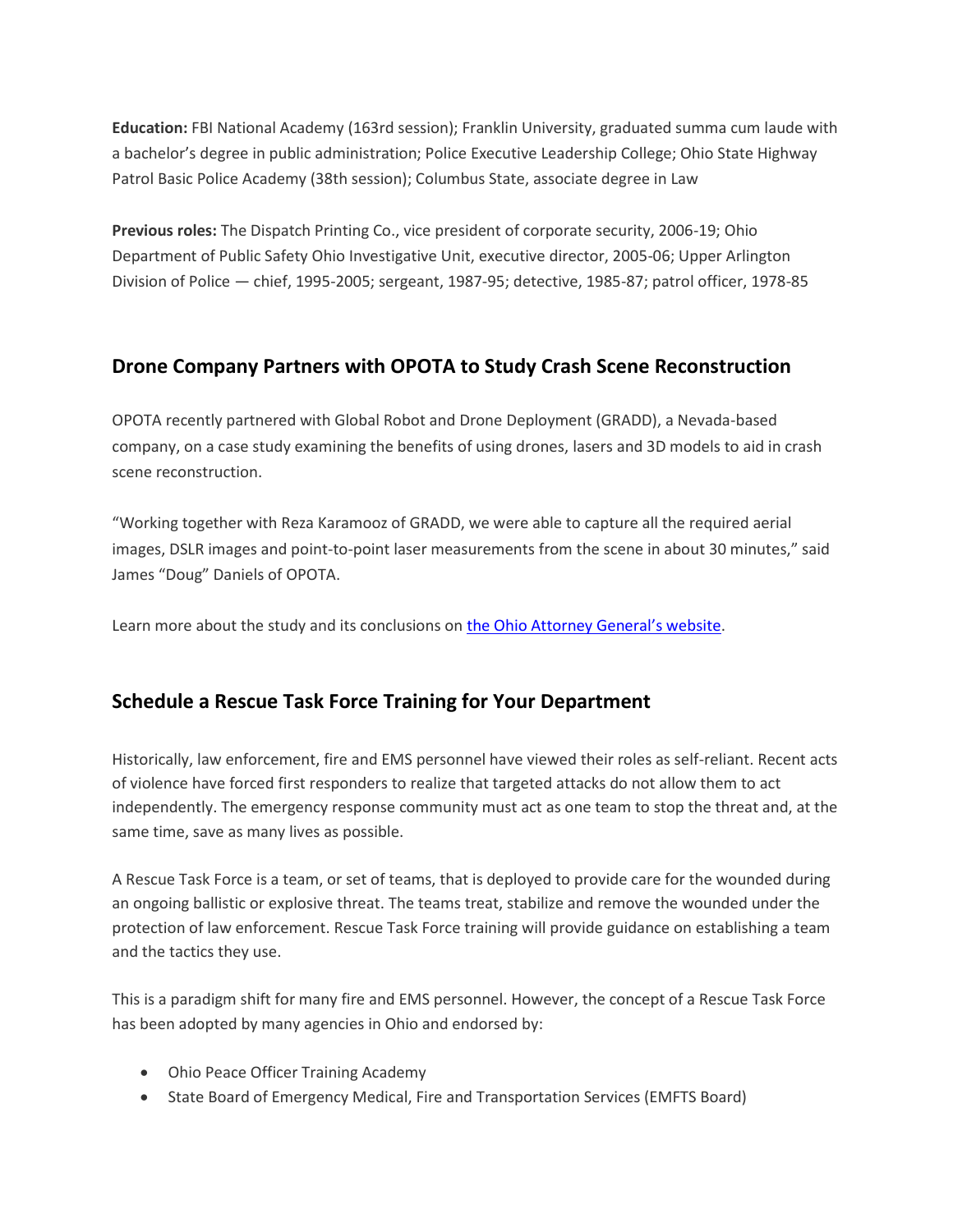- Buckeye State Sheriffs' Association
- Ohio Association of Chiefs of Police
- Ohio Fire Chiefs' Association
- Ohio Homeland Security
- Ohio State Highway Patrol
- Ohio Association of EMS
- Metropolitan Medical Response System
- Ohio Emergency Management Agency

This is a mobile class that will come to your department and train all first responders, not just law enforcement. Together we will assess the capabilities of the first responders and the best way to establish a Rescue Task Force for your jurisdiction.

This course will be scheduled regionally as requested. Hosting agencies will need to provide the space and audio/visual equipment. The course cost will be \$400 per agency. To schedule this training, contact Micah Stoll a[t micah.stoll@ohioattorneygeneral.gov.](mailto:micah.stoll@ohioattorneygeneral.gov)

## **School Resource Officer Basic Training**

**When:** Jan. 27–31, 2020, from 8 a.m. to 5 p.m.

**Where:** OPOTA London 1650 State Route 56 SW London, OH 43140

**Cost:** \$575.00

**Coordinator:** Micah Stoll

#### **Course information:**

This 45-hour course meets the requirements set forth in House Bill 318. Topics include the Ohio school resource officer (SRO), educating children with special needs, tools to managing behaviors surrounding crisis and mental health in the classroom, drug awareness for the SRO, legal issues for the SRO, active threat preparation and single officer response to an active threat.

School resource officers assigned after Nov. 2, 2018, must complete the SRO Basic Training Program within 12 months of assignment to a school. The week-long class is facilitated through a variety of teaching techniques, including student-centered learning and an online pre-course assignment.